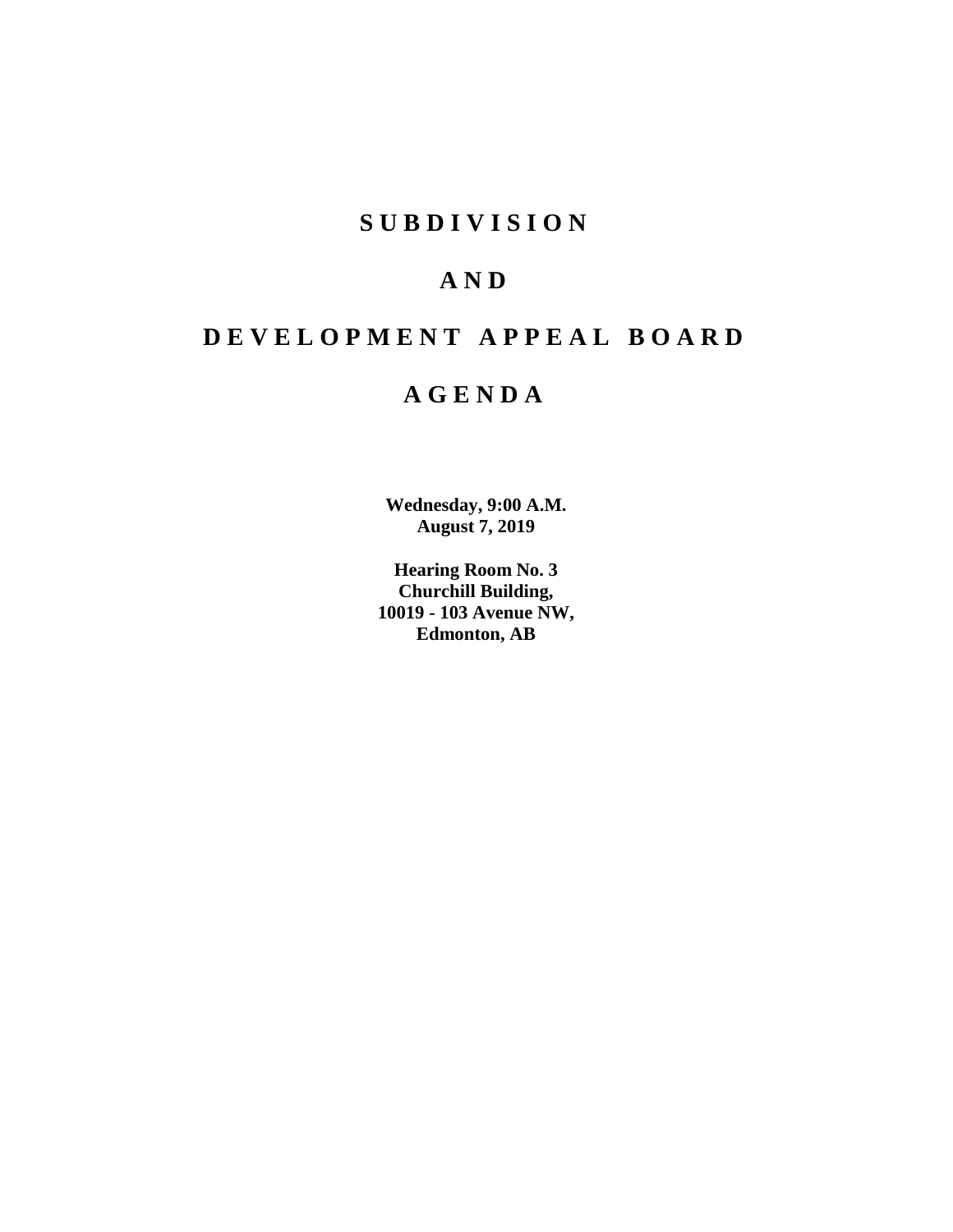### **SUBDIVISION AND DEVELOPMENT APPEAL BOARD HEARING ROOM NO. 3**

I 9:00 A.M. SDAB-D-19-119

To change the Use from a Bar & Neighbourhood Pub to a Nightclub (Entendre)

10344 - 105 Street NW Project No.: 227514182-023

*NOTE: Unless otherwise stated, all references to "Section numbers" refer to the authority under the Edmonton Zoning Bylaw 12800.*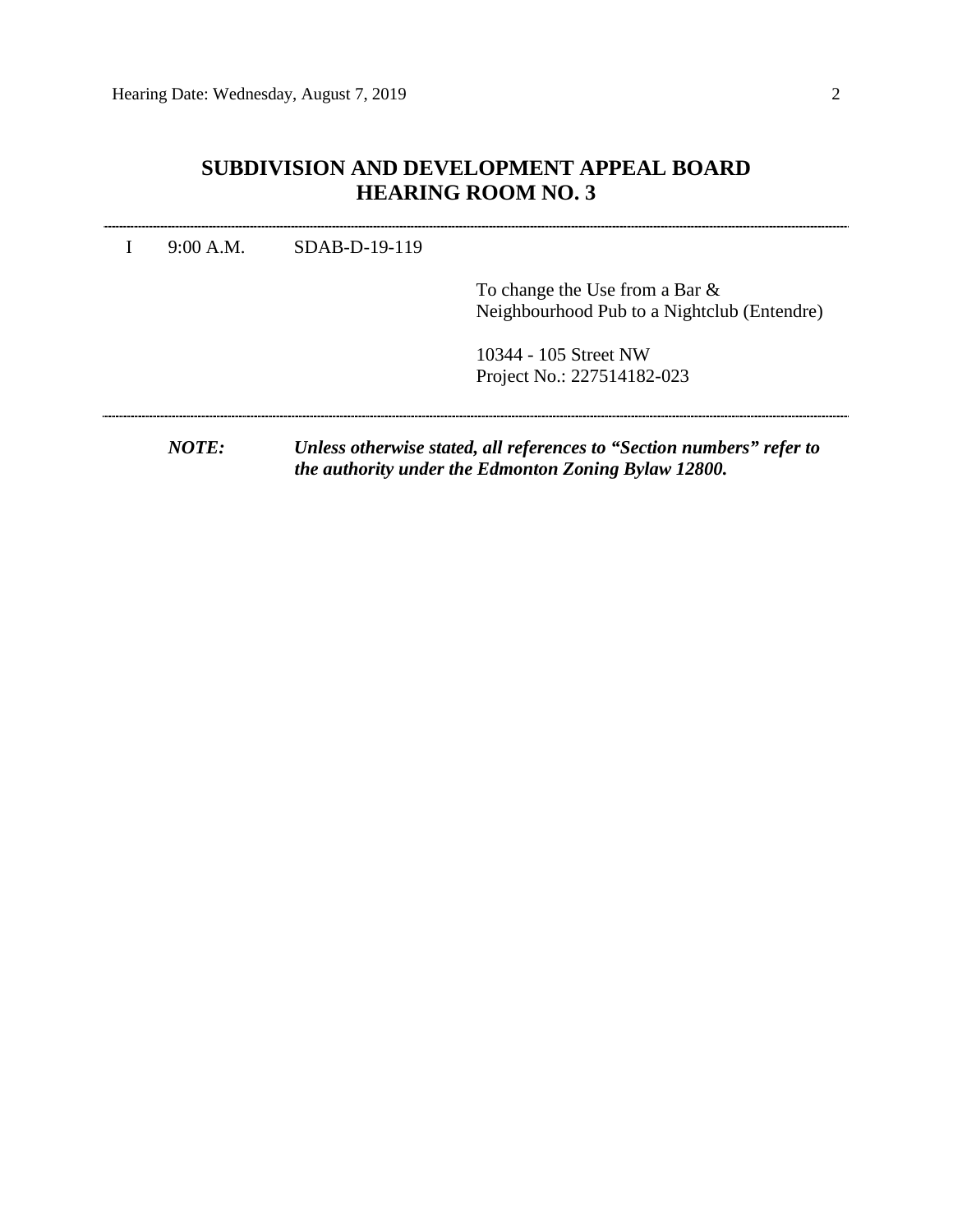| <b>ITEM I: 9:00 A.M.</b> |                                                                            | FILE: SDAB-D-19-119                                                                     |  |  |
|--------------------------|----------------------------------------------------------------------------|-----------------------------------------------------------------------------------------|--|--|
|                          | AN APPEAL FROM THE DECISION OF THE DEVELOPMENT OFFICER                     |                                                                                         |  |  |
|                          | APPELLANT:                                                                 |                                                                                         |  |  |
|                          | <b>APPLICATION NO.:</b>                                                    | 227514182-023                                                                           |  |  |
|                          | <b>APPLICATION TO:</b>                                                     | Change the Use from a Bar<br>$\alpha$<br>Neighbourhood Pub to a Nightclub<br>(Entendre) |  |  |
|                          | <b>DECISION OF THE</b><br>DEVELOPMENT AUTHORITY:                           | Refused                                                                                 |  |  |
|                          | <b>DECISION DATE:</b>                                                      | June 10, 2019                                                                           |  |  |
|                          | <b>DATE OF APPEAL:</b>                                                     | July 1, 2019                                                                            |  |  |
|                          | MUNICIPAL DESCRIPTION<br>OF SUBJECT PROPERTY:<br><b>LEGAL DESCRIPTION:</b> | 10344 - 105 Street NW<br>Plan B2 Blk 5 Lot 166                                          |  |  |
|                          |                                                                            |                                                                                         |  |  |
|                          | ZONE:                                                                      | (UW) Urban Warehouse Zone                                                               |  |  |
|                          | <b>OVERLAY:</b>                                                            | Downtown Special Area                                                                   |  |  |
|                          | STATUTORY PLAN:                                                            | Capital City Downtown Plan                                                              |  |  |
|                          |                                                                            |                                                                                         |  |  |

### *Grounds for Appeal*

The Appellant provided the following reasons for appealing the decision of the Development Authority:

> The City has provided us with a permit to operate a Bar and Neighbourhood Pub and as of recent, issued our business with a cease order to stop operations immediately. The calculation provided in the reasoning for the cease order is inaccurate and not consistent with the initial calculation performed when first obtaining this permit. With this, we are compliant with Bar & Neighbourhood Pub Zoning – We operate under the permitted (allowed) use of "Bar & Neighbourhood Pub". Zoning and Development will not give us the opportunity to rectify any of their calculation issues (ex. To make changes according to what they expect) and therefore left us with only one choice – apply for a "nightclub" development permit. The city would like for this to happen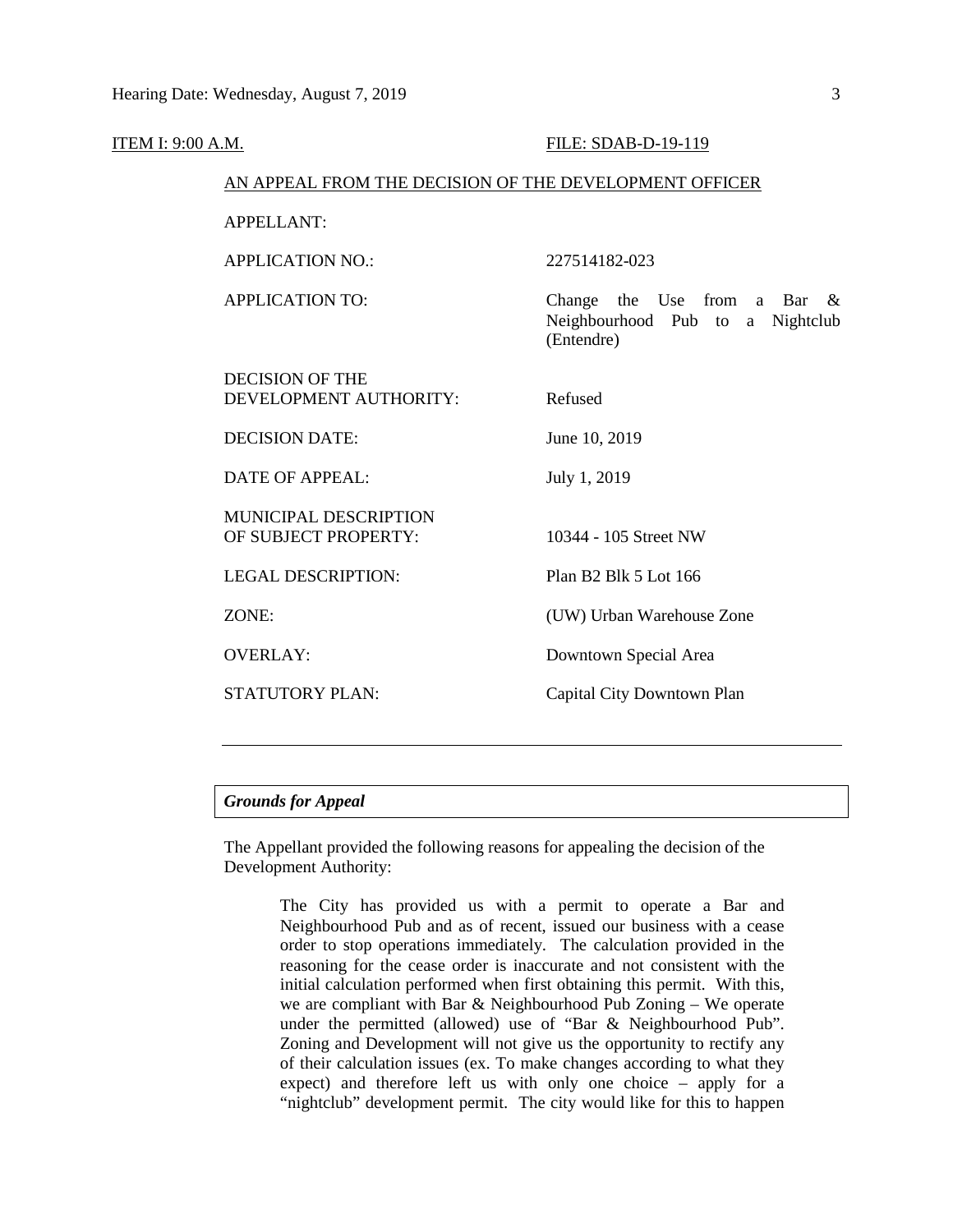so that we are forced to be a discretionary use and no longer a permitted use development permit.

Noise is not exclusive to the nightclub use. Operations of a bar and neighbourhood pub and even a restaurant these days will include a DJ, louder music levels, dancing, etc.

*General Matters*

**The Subdivision and Development Appeal Board made and passed the following motion on July 4, 2019:**

**"That the appeal hearing for 227514182-023 be postponed to August 7, 2019."**

#### **Appeal Information:**

The *Municipal Government Act*, RSA 2000, c M-26 states the following:

#### **Grounds for Appeal**

**685(1)** If a development authority

- (a) fails or refuses to issue a development permit to a person,
- (b) issues a development permit subject to conditions, or
- (c) issues an order under section 645,

the person applying for the permit or affected by the order under section 645 may appeal to the subdivision and development appeal board.

### **Appeals**

**686(1)** A development appeal to a subdivision and development appeal board is commenced by filing a notice of the appeal, containing reasons, with the board,

- (a) in the case of an appeal made by a person referred to in section 685(1)
	- (i) with respect to an application for a development permit,
		- (A) within 21 days after the date on which the written decision is given under section 642, […]

#### **Hearing and Decision**

…

**687(3)** In determining an appeal, the subdivision and development appeal board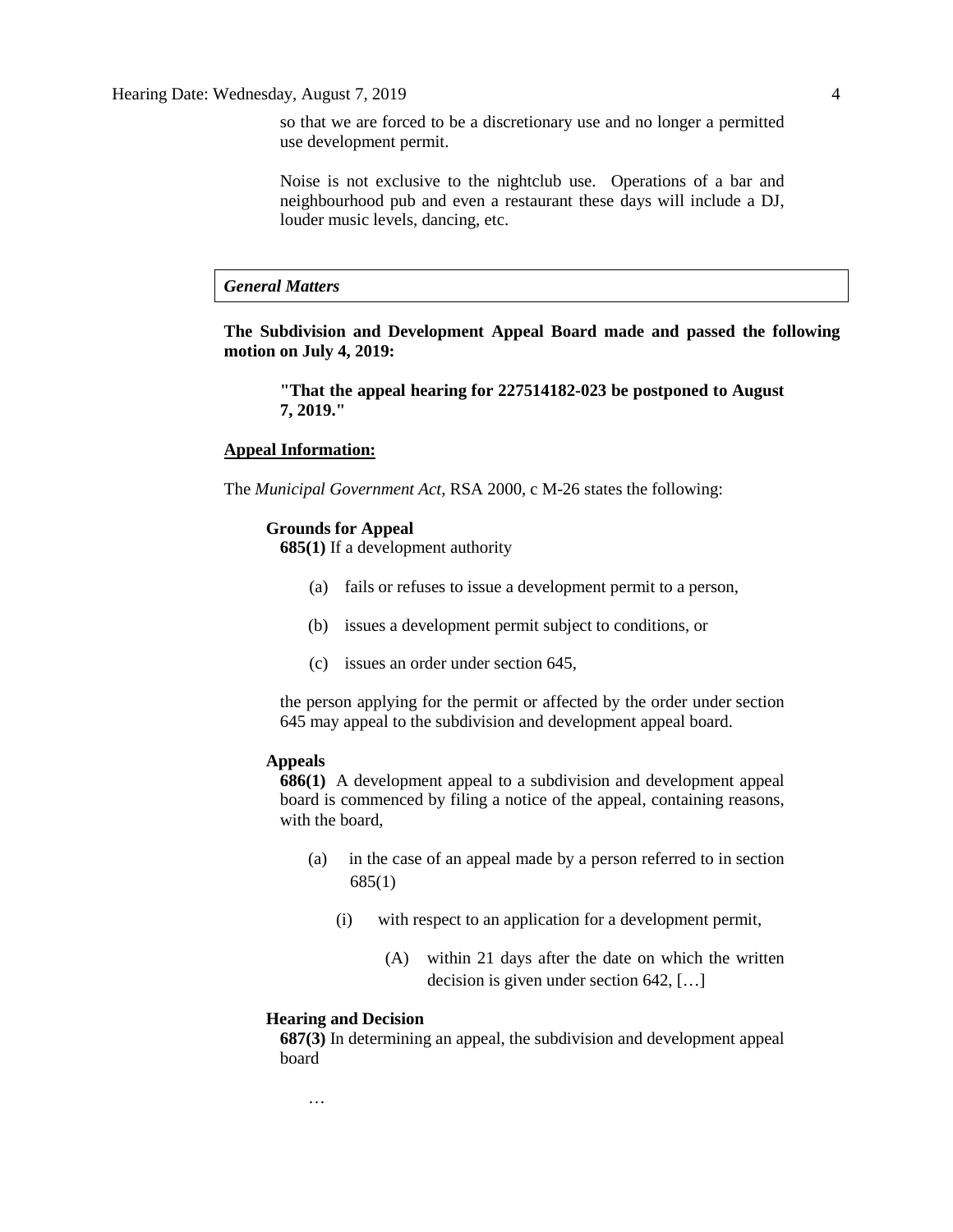- (a.1) must comply with the land use policies;
- (a.2) subject to section 638, must comply with any applicable statutory plans;
- (a.3) subject to clauses (a.4) and (d), must comply with any land use bylaw in effect;
- (a.4) must comply with the applicable requirements of the regulations under the Gaming, Liquor and Cannabis Act respecting the location of premises described in a cannabis licence and distances between those premises and other premises;
	- …
	- (c) may confirm, revoke or vary the order, decision or development permit or any condition attached to any of them or make or substitute an order, decision or permit of its own;
	- (d) may make an order or decision or issue or confirm the issue of a development permit even though the proposed development does not comply with the land use bylaw if, in its opinion,
		- (i) the proposed development would not
			- (A) unduly interfere with the amenities of the neighbourhood, or
			- (B) materially interfere with or affect the use, enjoyment or value of neighbouring parcels of land,
		- and
		- (ii) the proposed development conforms with the use prescribed for that land or building in the land use bylaw.

### **General Provisions from the** *Edmonton Zoning Bylaw:*

Under Section 910.11(1), the **General Purpose** of the **(UW) Urban Warehouse Zone** is to develop a unique mixed-use business commercial, educational and residential neighbourhood, accommodating a diversity of Uses, including residential, commercial, institutional, light manufacturing and assembly in a safe, walkable, human-scaled built environment that builds on the existing land use pattern and respects the architectural characteristics and functions of the area.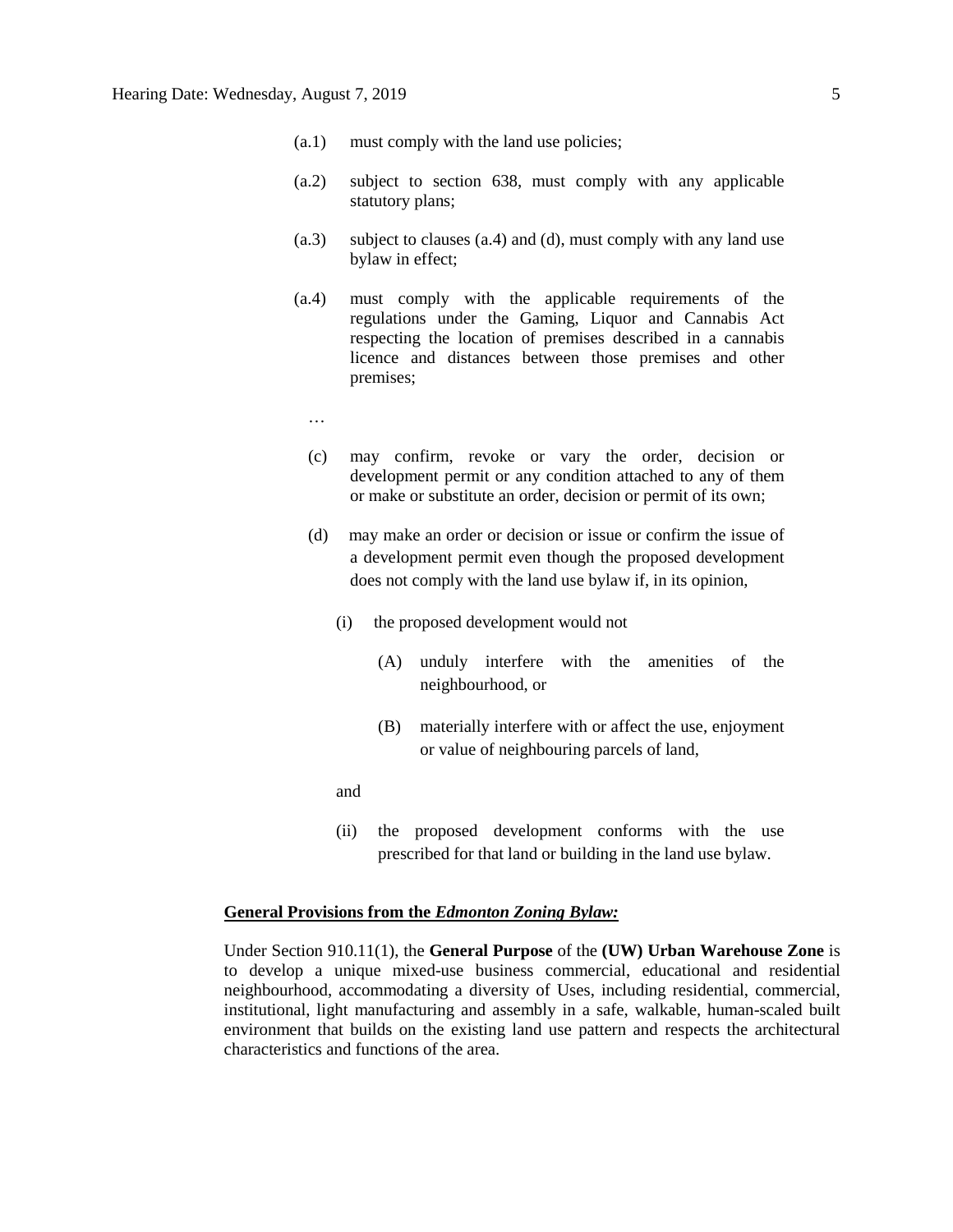### Hearing Date: Wednesday, August 7, 2019 6

Under Section 910.11(3)(r), **Nightclubs**, but not to exceed 200 occupants and 240 m2 of Public Space if the Site is adjacent to or across a Lane from a Residential zoned Site, is a **Discretionary Use** in the **(UW) Urban Warehouse Zone**.

Under Section 7.4(39), **Nightclubs** means development where the primary purpose of the facility is the sale of alcoholic beverages to the public, for consumption within the premises or off the Site, in a facility where entertainment facilities take up more than 10% of the Floor Area. This Use typically has a limited menu from a partially equipped kitchen/preparation area and prohibits minors from lawfully utilizing the facility. Typical Uses include dance clubs, cabarets, nightclubs, lounges, neighbourhood pubs and bars, beverage rooms, and cocktail lounges. This Use does not include Cannabis Lounges.

Under Section 6.1, **Public Space** means space that is part of an establishment, which is open to the public and not restricted to only employees. Public Space includes any private non-sale hospitality area where products manufactured within the premises are provided to private groups for tasting and sampling. This definition does not include kitchens, administration offices, food or drink preparation areas.

### **Development Officer's Determination**

1) The Capital City Downtown Plan states that "in order to protect downtown residential areas from the impacts of bars, neighbourhood pubs and nightclubs, these uses will be controlled through zoning regulations that stipulate location and maximum size." (Part 4.2, Policy 7.10 [p. 89])

It is the opinion of the Development Officer that the proposed development, described as "Liquor Service & Dancing" in the application form, is a Nightclub. A Nightclub is a Discretionary Use in the UW-Urban Warehouse Zone, and is therefore subject to the Capital City Downtown Plan.

The applicant has stated on the application form that the public space is 120 sq.m. with a seating capacity of 94. It is the opinion of the Development Officer that, based on the drawings provided in support of the application and the most recent plans examined by a Safety Codes Officer on 8 Sept. 2017, that the public space appears to be either 162.7 sq.m. or 167.6 sq.m. The Development Officer's calculation is based on the strict wording of the definition of "Public Space" in the Zoning Bylaw.

In the opinion of the Development Officer, the scale and scope of the proposed Nightclub will have an undue and negative impact to the adjacent and surrounding residential uses with respect to noise and general disruption, in contravention of the Capital City Downtown Plan. The Development Officer notes that various complaints have been received from adjacent residences regarding the subject development in the past 18 months.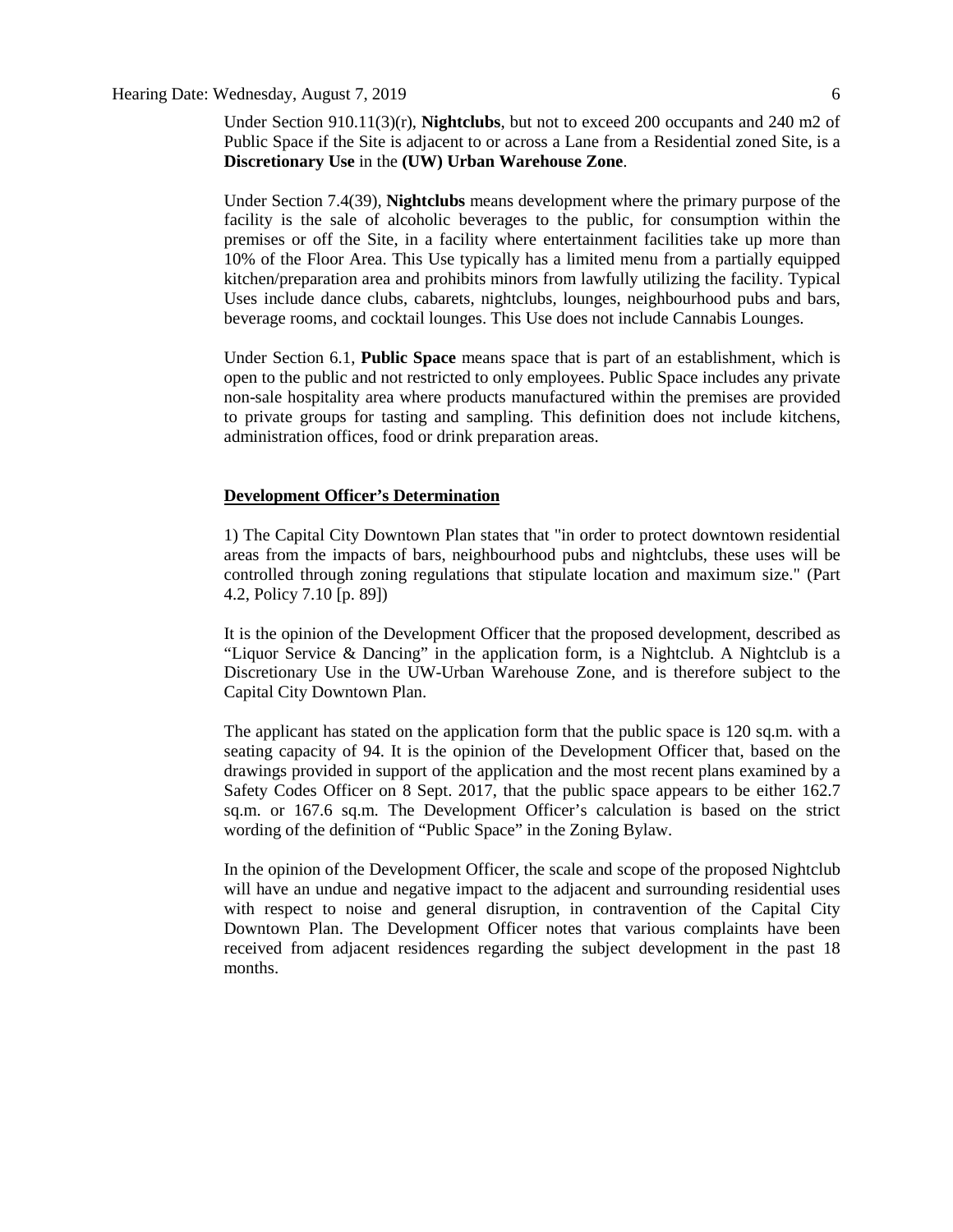| <b>Application Number</b> | <b>Description</b>                                    | <b>Decision</b> |
|---------------------------|-------------------------------------------------------|-----------------|
| SDAB-D-19-101             | Stop Order; To cease the   July 12; Stop Order Upheld |                 |
|                           | nightclub Use immediately                             |                 |
|                           | and cease the operation of                            |                 |
|                           | the Bar and Neighborhood                              |                 |
|                           | Pub until the property is in                          |                 |
|                           | compliance                                            |                 |

*Previous Subdivision and Development Appeal Board Decision*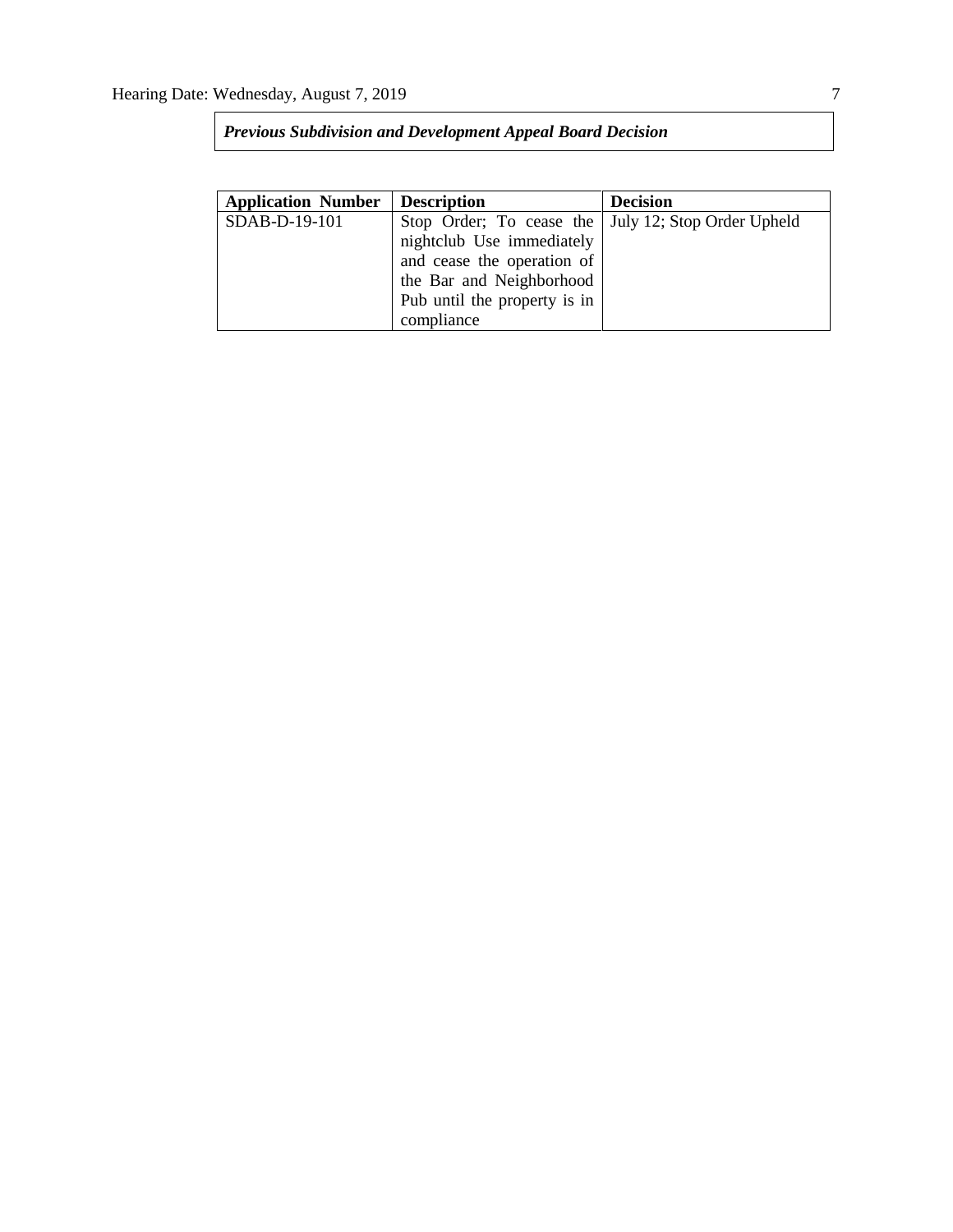|                                                                                                                                                                                                                                                                        |                                                            | Project Number: 227514182-023<br><b>Application Date:</b><br>MAY 31, 2019 |  |  |  |  |  |
|------------------------------------------------------------------------------------------------------------------------------------------------------------------------------------------------------------------------------------------------------------------------|------------------------------------------------------------|---------------------------------------------------------------------------|--|--|--|--|--|
| <b>Imonton</b><br><b>Application for</b>                                                                                                                                                                                                                               |                                                            | Printed:<br>July 2, 2019 at 8:19 AM<br>Page:<br>1 of 2                    |  |  |  |  |  |
|                                                                                                                                                                                                                                                                        |                                                            |                                                                           |  |  |  |  |  |
| <b>Major Development Permit</b>                                                                                                                                                                                                                                        |                                                            |                                                                           |  |  |  |  |  |
| This document is a Development Permit Decision for the development application described below.                                                                                                                                                                        |                                                            |                                                                           |  |  |  |  |  |
| Applicant<br>Property Address(es) and Legal Description(s)                                                                                                                                                                                                             |                                                            |                                                                           |  |  |  |  |  |
|                                                                                                                                                                                                                                                                        | 10344 - 105 STREET NW<br>Plan B <sub>2</sub> Blk 5 Lot 166 |                                                                           |  |  |  |  |  |
|                                                                                                                                                                                                                                                                        | <b>Specific Address(es)</b>                                |                                                                           |  |  |  |  |  |
|                                                                                                                                                                                                                                                                        | Suite:<br>101, 10344 - 105 STREET NW                       |                                                                           |  |  |  |  |  |
|                                                                                                                                                                                                                                                                        | Suite:<br>102, 10344 - 105 STREET NW                       |                                                                           |  |  |  |  |  |
|                                                                                                                                                                                                                                                                        | Entryway: 10344 - 105 STREET NW                            |                                                                           |  |  |  |  |  |
|                                                                                                                                                                                                                                                                        | Building: 10344 - 105 STREET NW                            |                                                                           |  |  |  |  |  |
| <b>Scope of Application</b>                                                                                                                                                                                                                                            |                                                            |                                                                           |  |  |  |  |  |
| To change the use from a Bar & Neighbourhood Pub to a Nightclub (Entendre).                                                                                                                                                                                            |                                                            |                                                                           |  |  |  |  |  |
| <b>Permit Details</b>                                                                                                                                                                                                                                                  |                                                            |                                                                           |  |  |  |  |  |
| Class of Permit: Class B                                                                                                                                                                                                                                               | <b>Contact Person:</b>                                     |                                                                           |  |  |  |  |  |
| Gross Floor Area (sq.m.):                                                                                                                                                                                                                                              | Lot Grading Needed?: N                                     |                                                                           |  |  |  |  |  |
| New Sewer Service Required:                                                                                                                                                                                                                                            | NumberOfMainFloorDwellings:                                |                                                                           |  |  |  |  |  |
| Site Area (sq. m.): 697                                                                                                                                                                                                                                                | Stat. Plan Overlay/Annex Area: (none)                      |                                                                           |  |  |  |  |  |
| I/We certify that the above noted details are correct.                                                                                                                                                                                                                 |                                                            |                                                                           |  |  |  |  |  |
| Applicant signature:                                                                                                                                                                                                                                                   |                                                            |                                                                           |  |  |  |  |  |
| <b>Development Application Decision</b>                                                                                                                                                                                                                                |                                                            |                                                                           |  |  |  |  |  |
| Refused                                                                                                                                                                                                                                                                |                                                            |                                                                           |  |  |  |  |  |
| Issue Date: Jun 10, 2019 Development Authority: WELCH, IMAI                                                                                                                                                                                                            |                                                            |                                                                           |  |  |  |  |  |
| <b>Reason for Refusal</b>                                                                                                                                                                                                                                              |                                                            |                                                                           |  |  |  |  |  |
| 1) The Capital City Downtown Plan states that "in order to protect downtown residential areas from the impacts of bars,                                                                                                                                                |                                                            |                                                                           |  |  |  |  |  |
| neighbourhood pubs and nightclubs, these uses will be controlled through zoning regulations that stipulate location and maximum<br>size." (Part 4.2, Policy 7.10 [p. 89])                                                                                              |                                                            |                                                                           |  |  |  |  |  |
|                                                                                                                                                                                                                                                                        |                                                            |                                                                           |  |  |  |  |  |
| It is the opinion of the Development Officer that the proposed development, described as "Liquor Service & Dancing" in the<br>application form, is a Nightclub. A Nightclub is a Discretionary Use in the UW-Urban Warehouse Zone, and is therefore subject to         |                                                            |                                                                           |  |  |  |  |  |
| the Capital City Downtown Plan.                                                                                                                                                                                                                                        |                                                            |                                                                           |  |  |  |  |  |
| The applicant has stated on the application form that the public space is 120 sq.m. with a seating capacity of 94. It is the opinion of                                                                                                                                |                                                            |                                                                           |  |  |  |  |  |
| the Development Officer that, based on the drawings provided in support of the application and the most recent plans examined by                                                                                                                                       |                                                            |                                                                           |  |  |  |  |  |
| a Safety Codes Officer on 8 Sept. 2017, that the public space appears to be either 162.7 sq.m. or 167.6 sq.m. The Development<br>Officer's calculation is based on the strict wording of the definition of "Public Space" in the Zoning Bylaw.                         |                                                            |                                                                           |  |  |  |  |  |
|                                                                                                                                                                                                                                                                        |                                                            |                                                                           |  |  |  |  |  |
| In the opinion of the Development Officer, the scale and scope of the proposed Nightclub will have an undue and negative impact<br>to the adjacent and surrounding residential uses with respect to noise and general disruption, in contravention of the Capital City |                                                            |                                                                           |  |  |  |  |  |
| Downtown Plan. The Development Officer notes that various complaints have been received from adjacent residences regarding the                                                                                                                                         |                                                            |                                                                           |  |  |  |  |  |
| subject development in the past 18 months.                                                                                                                                                                                                                             |                                                            |                                                                           |  |  |  |  |  |
|                                                                                                                                                                                                                                                                        |                                                            |                                                                           |  |  |  |  |  |
|                                                                                                                                                                                                                                                                        |                                                            |                                                                           |  |  |  |  |  |
|                                                                                                                                                                                                                                                                        |                                                            |                                                                           |  |  |  |  |  |
| THIS IS NOT A PERMIT                                                                                                                                                                                                                                                   |                                                            |                                                                           |  |  |  |  |  |
|                                                                                                                                                                                                                                                                        |                                                            |                                                                           |  |  |  |  |  |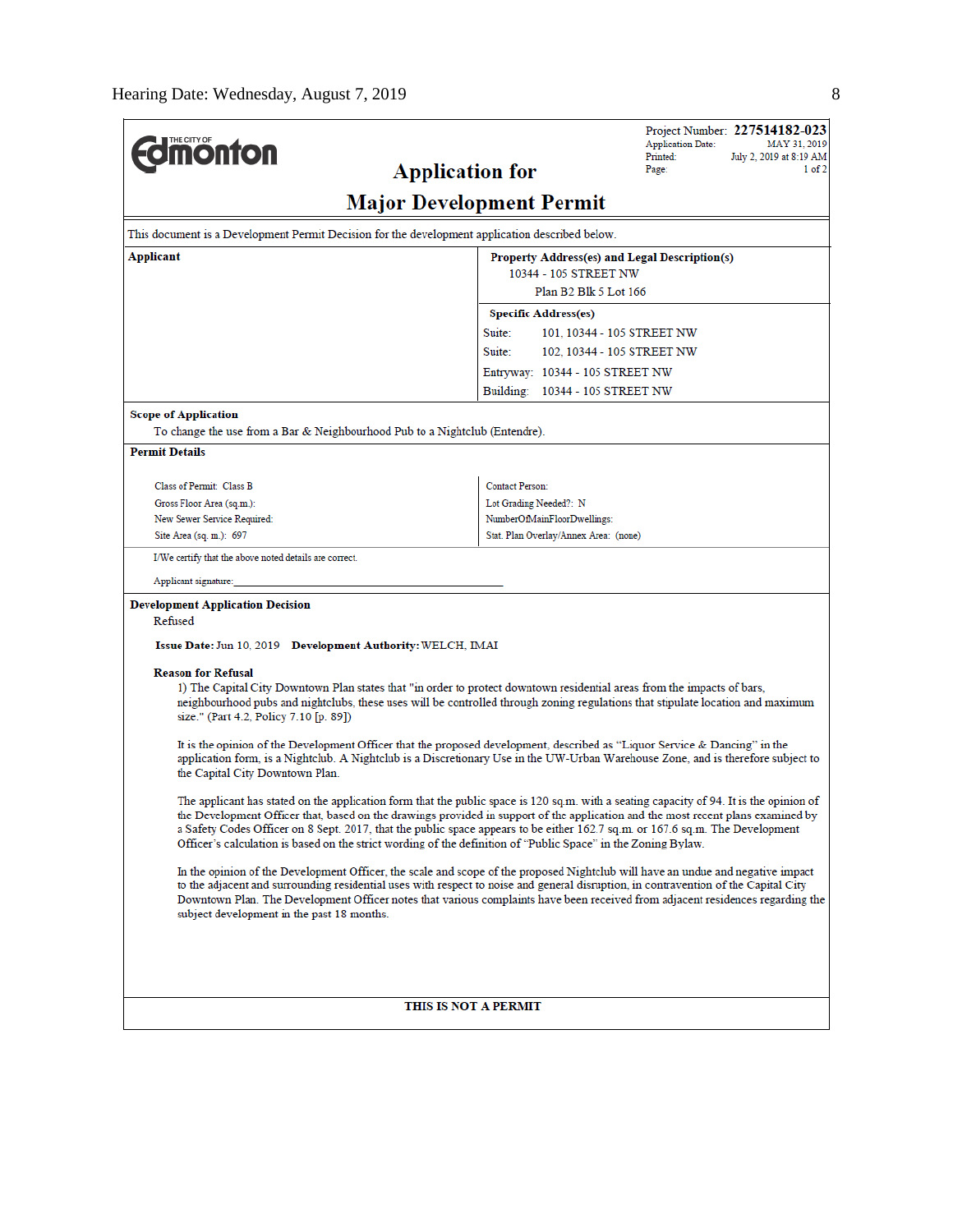| <b><i><u><del>Monton</del></u></i></b>                                                                                                                                                                   |                                                     | <b>Application for</b>                     |                             | <b>Application Date:</b><br>Printed:<br>Page: | Project Number: 227514182-023<br>MAY 31, 2019<br>July 2, 2019 at 8:19 AM<br>$2$ of $2$ |  |  |  |
|----------------------------------------------------------------------------------------------------------------------------------------------------------------------------------------------------------|-----------------------------------------------------|--------------------------------------------|-----------------------------|-----------------------------------------------|----------------------------------------------------------------------------------------|--|--|--|
|                                                                                                                                                                                                          |                                                     | <b>Major Development Permit</b>            |                             |                                               |                                                                                        |  |  |  |
| <b>Rights of Appeal</b><br>The Applicant has the right of appeal within 21 days after the date on which the decision is made, as outlined in Section 683<br>through 689 of the Municipal Government Act. |                                                     |                                            |                             |                                               |                                                                                        |  |  |  |
| Fees                                                                                                                                                                                                     |                                                     |                                            |                             |                                               |                                                                                        |  |  |  |
| Major Dev. Application Fee<br><b>Total GST Amount:</b><br><b>Totals for Permit:</b>                                                                                                                      | <b>Fee Amount</b><br>\$518.00<br>\$0.00<br>\$518.00 | <b>Amount Paid</b><br>\$518.00<br>\$518.00 | <b>Receipt#</b><br>05890166 | <b>Date Paid</b><br>May 31, 2019              |                                                                                        |  |  |  |
|                                                                                                                                                                                                          |                                                     |                                            |                             |                                               |                                                                                        |  |  |  |
|                                                                                                                                                                                                          |                                                     |                                            |                             |                                               |                                                                                        |  |  |  |
|                                                                                                                                                                                                          |                                                     |                                            |                             |                                               |                                                                                        |  |  |  |
|                                                                                                                                                                                                          |                                                     |                                            |                             |                                               |                                                                                        |  |  |  |
|                                                                                                                                                                                                          |                                                     |                                            |                             |                                               |                                                                                        |  |  |  |
|                                                                                                                                                                                                          |                                                     |                                            |                             |                                               |                                                                                        |  |  |  |
|                                                                                                                                                                                                          |                                                     |                                            |                             |                                               |                                                                                        |  |  |  |
|                                                                                                                                                                                                          |                                                     |                                            |                             |                                               |                                                                                        |  |  |  |
|                                                                                                                                                                                                          | THIS IS NOT A PERMIT                                |                                            |                             |                                               |                                                                                        |  |  |  |